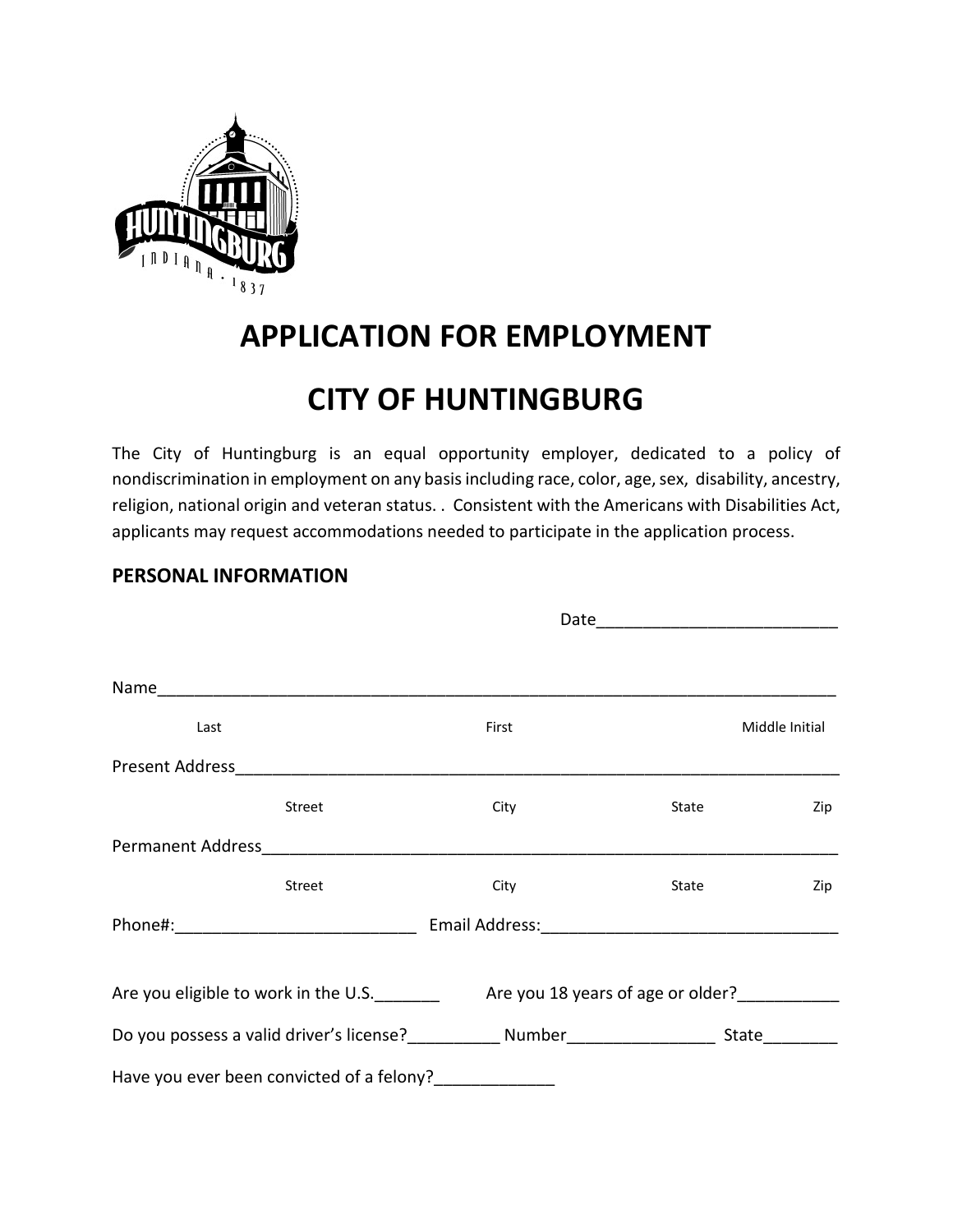#### **EMPLOYMENT DESIRED**

| Position                                                  | Date available to start |
|-----------------------------------------------------------|-------------------------|
| Salary Desired                                            |                         |
| Are any of your relatives employed by the city?           |                         |
| If yes, then who and department                           |                         |
| Ever applied to the City of Huntingburg before?           |                         |
| Have you ever been employed with the City of Huntingburg? |                         |
| If yes, when and what department?                         |                         |

### **EDUCATION**

|                                                                   | Name & Location of School | Years<br>Completed | Degree<br>Attained | Subjects Studied |
|-------------------------------------------------------------------|---------------------------|--------------------|--------------------|------------------|
| Grammar School                                                    |                           |                    |                    |                  |
| <b>High School</b>                                                |                           |                    |                    |                  |
| College                                                           |                           |                    |                    |                  |
| Indiana Law<br>Enforcement<br>Academy (police<br>applicants only) |                           |                    |                    |                  |
| Trade, Business<br>or<br>Correspondence<br>School                 |                           |                    |                    |                  |
| Other                                                             |                           |                    |                    |                  |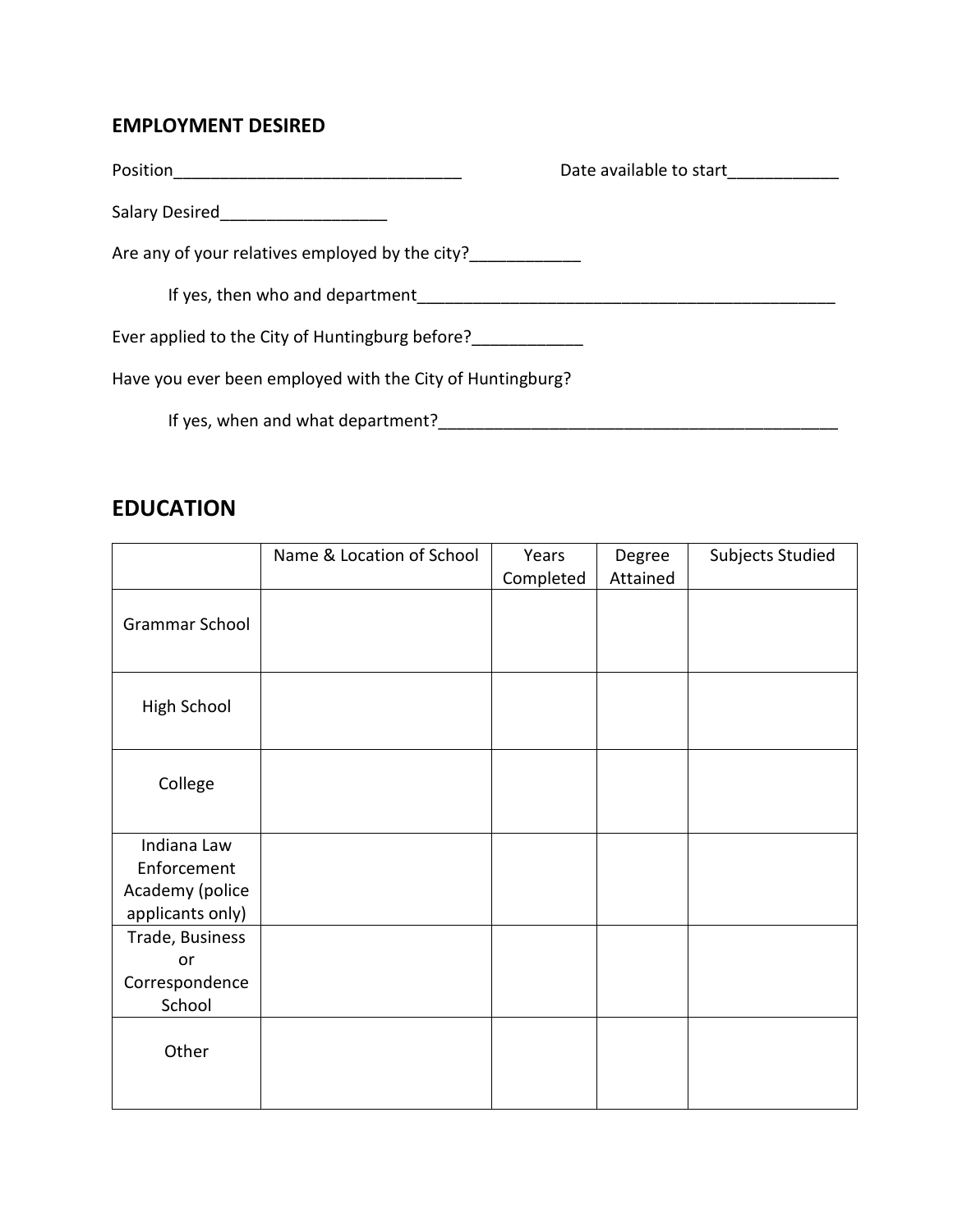## **GENERAL**

| Are you fluent in a foreign language?<br><u>Letter and the second of the second</u> state in a final state of the second state in the second state in the second |  |  |  |  |
|------------------------------------------------------------------------------------------------------------------------------------------------------------------|--|--|--|--|
| If yes, then what?                                                                                                                                               |  |  |  |  |

**EMPLOYMENT HISTORY** List below your past employers, starting with your most recent one first. Your current employers will NOT be contacted without your permission.

| Date    | Name, Address & | Salary   | Position | Reason For | May We  |
|---------|-----------------|----------|----------|------------|---------|
| Month & | Phone Number of | (upon    |          | Leaving    | Contact |
| Year    | Employer        | leaving) |          |            |         |
| From:   |                 |          |          |            |         |
| To:     |                 |          |          |            |         |
| From:   |                 |          |          |            |         |
| To:     |                 |          |          |            |         |
| From:   |                 |          |          |            |         |
| To:     |                 |          |          |            |         |
| From:   |                 |          |          |            |         |
| To:     |                 |          |          |            |         |
| From:   |                 |          |          |            |         |
| To:     |                 |          |          |            |         |
| From:   |                 |          |          |            |         |
| To:     |                 |          |          |            |         |

\*If you need additional space, you may write on an additional sheet of paper.